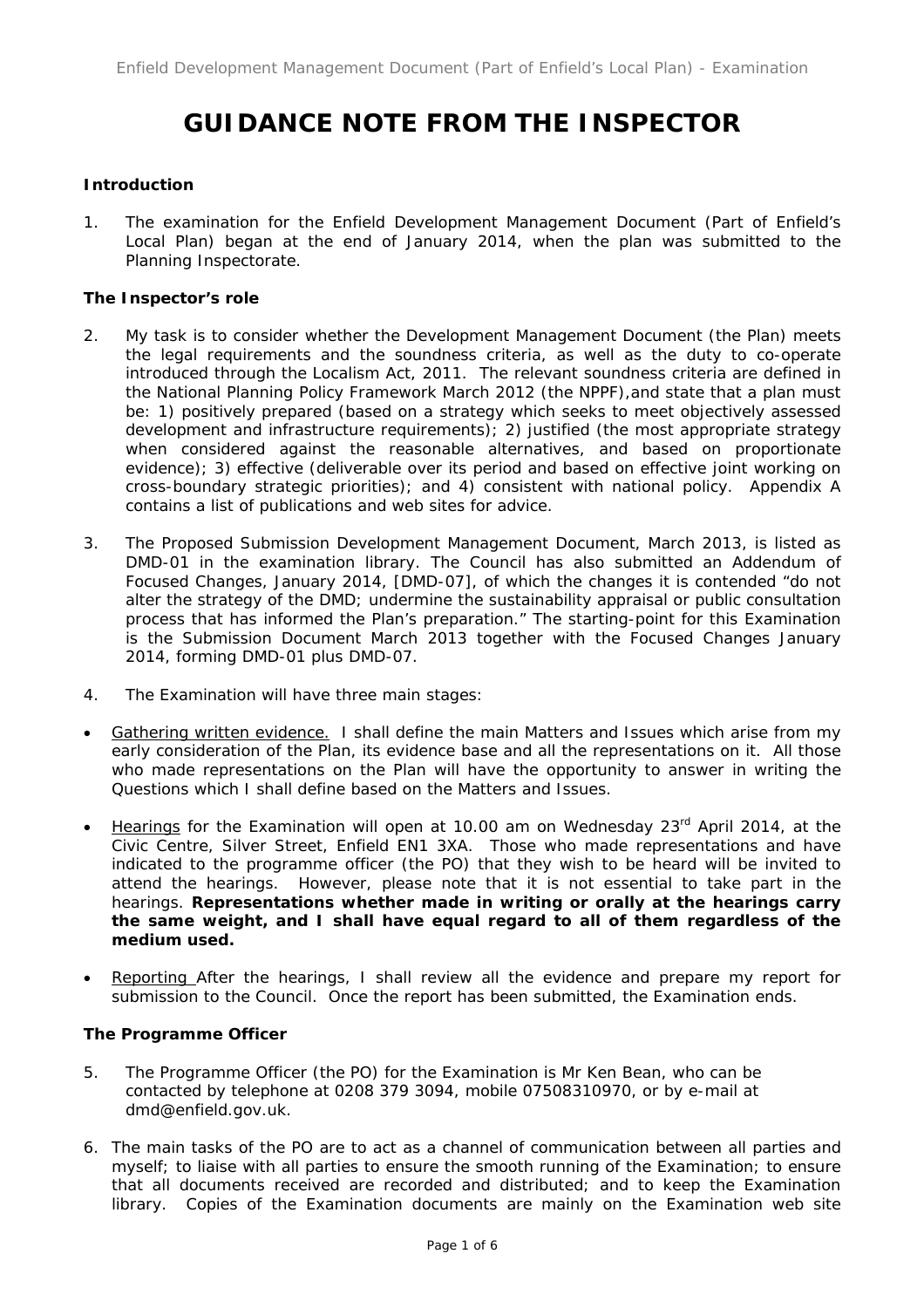http://www.enfield.gov.uk/dmd although paper copies may be made available on request by way of Mr Bean. The PO will also be able to provide information about the programme for hearings.

7. Any participant who has a disability that could affect their attendance at hearings should contact the PO as soon as possible so that any necessary assistance can be provided. Any other procedural questions or matters that you wish to raise with me (the Inspector) prior to the hearings must be made through the PO.

#### **Representations and Further Representations**

- 8. The consultation exercise from July to September 2013 produced some 140 representations from 33 respondents.
- 9. All of those who submitted representations and consider the Plan to be unsound or contrary to the relevant legal requirements will be invited to submit further written representations on my Matters, Issues and Questions prior to the hearings, within the timetable set out below. **Please answer only the questions which are relevant to your original representation,** and provide additional, detailed information to justify your position. It is unnecessary and unhelpful to repeat what you have already written. Answers to questions should be concise and within the word limits specified below and submitted within the timeframe stipulated.
- 10. The starting point for the Examination is the assumption that the Council has submitted what it considers to be a sound Plan. Those seeking changes to it must demonstrate why the Plan is unsound by reference to soundness criteria or the legal requirements.
- 11. It is most helpful for me to receive in the further written statements constructive comments and suggestions for re-wording of the policies and text where these modifications could potentially make the Plan sound. All sides should work together during the examination process on possible modifications that could be made to the Plan.

### 12. **No additional written information to these statements should be submitted before or during the hearings unless I have specifically requested it. Unsolicited papers will not be accepted for consideration.**

#### **The hearing sessions**

- 13. A number of those who made representations on the Plan have indicated that they wish to participate in the hearing sessions. Any other representors who did not answer the relevant question about attendance but wish to be heard, should make this clear to the Programme Officer as soon as possible and in any event by  $28<sup>th</sup>$  February at the very latest.
- 14. A number of different topics will be discussed at the hearings and a programme will be provided in due course. The format will provide a relaxed and informal setting for a discussion led by the Inspector enabling everyone to state their point of view. It is not necessary for those attending to be professionally represented but a professional expert may act for a representor, so long as they engage in the discussions in an informal and non-adversarial way. Please inform the PO in advance if you intend to be professionally represented.
- 15. The hearing sessions will follow agendas which I shall prepare after reading all the further statements with answers to my questions. I will draw those present into the discussion in such a way as to enable me to gain the information necessary to come to a firm conclusion on the matters and issues. All statements will have been circulated to other participants beforehand and read by me, so there will be no formal presentation of evidence. There will be an opportunity within the discussion to ask questions of the other side by way of the Inspector.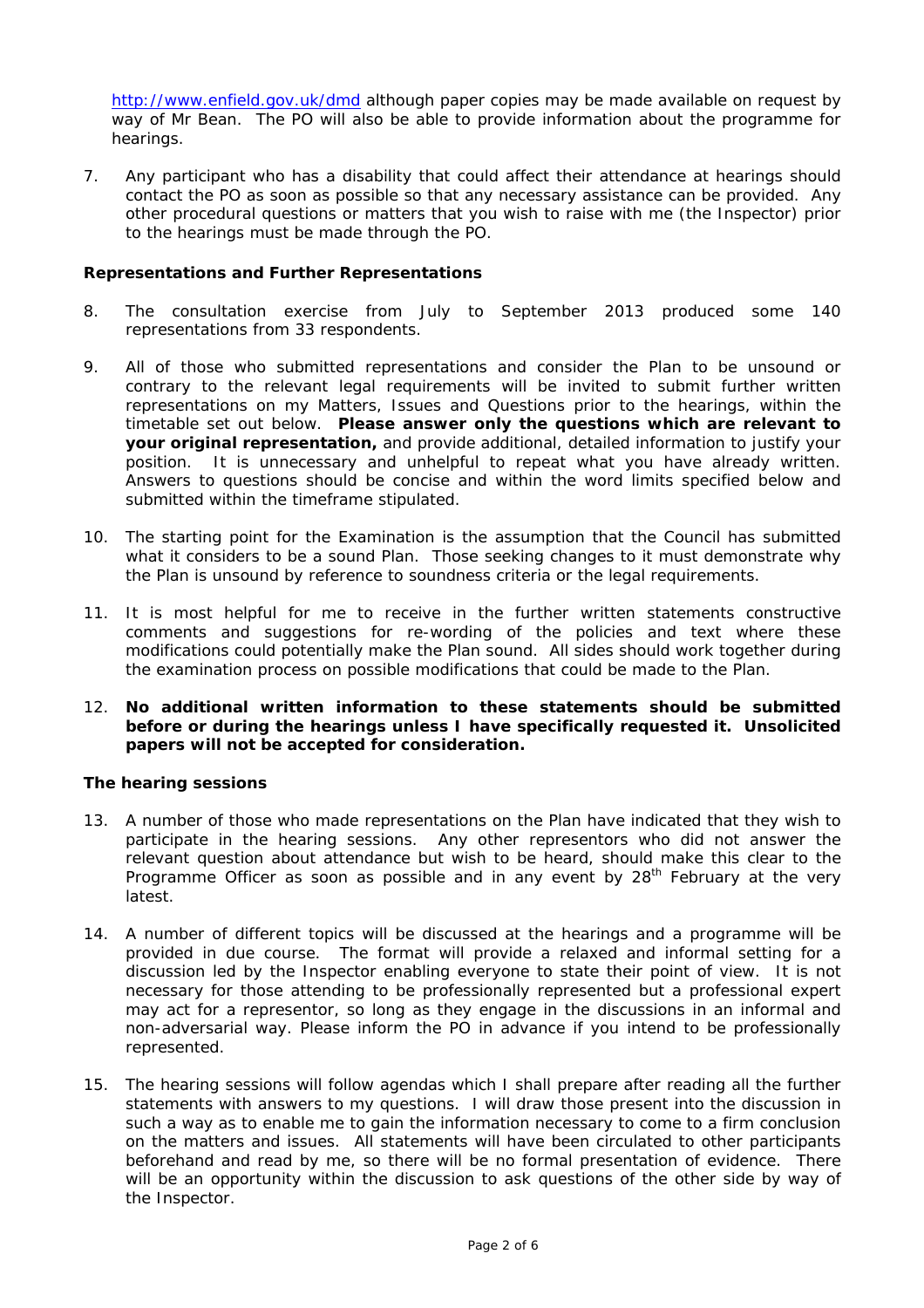- 16. Thus, the hearings will be inquisitorial rather than adversarial. They should run in an effective and efficient manner. I will not permit repetition of evidence. A good point often repeated does not become a better point.If a number of representors share a common viewpoint, they should nominate one spokesperson to present their case at the hearings.
- 17. At the hearings, I shall aim to work collaboratively with the Council and the examination participants in a proactive, pragmatic and problem-solving manner. Those taking part should aim to be cooperative and constructive. The examination will not deal with "improvements" to the plan that do not affect its soundness

#### **The hearing programme**

- 18. A preliminary programme for the hearings, detailing dates and times to discuss the various matters will be available shortly. If there are any queries as to the programme, please raise them with the PO as soon as possible.
- 19. Should changes be required to the programme it will be updated on the web site http://www.enfield.gov.uk/dmd The PO will also be able to provide information on any changes. However, it will be for individual participants to check on the progress of the hearings, either on the web site or with the PO, and to ensure that they are present at the right time.
- 20. The hearings sessions are scheduled to start at 10.00am on the first day, although an earlier start (eg. 09.30am) may be adopted on subsequent days if agreed to be necessary. A short break will be taken mid-morning and mid-afternoon. Lunch will be taken at around 1.00pm.

# **The Evidence Base and Examination Library**

21. The Council has prepared an evidence base list that will be available in the Examination Library http://www.enfield.gov.uk/downloads/file/8812/document\_library. The evidence base includes Government policy (NPPF) and other documents to which the parties may wish to refer. Accordingly, parties should not attach extracts of these documents to their statements but simply make a cross-reference.

#### **Statements of Common Ground**

22. Statements of Common Ground with the Council are invited where these identify points in dispute or no longer in dispute, as they will enable the hearings to concentrate on the key issues that truly need public discussion. They could for example include agreed wording of a suggested modification to a policy criterion, agreed factual information or areas / points of disagreement.

#### 23. **Work on such statements should commence now with the aim of completing them in time to feed into the relevant statements and inform discussion at the hearings.**

#### **Statements**

- 24. All Statements, for both hearing and written representation matters, should be sent to the PO by **midday on Friday 14th March 2014.** This deadline relates to the receipt of both **paper copies** and electronic copies. Additional or late material will not be allowed. All further written submissions in the statements should only address the Matters, Issues and Questions. Statements will be placed on the examination web site for reading prior to the hearings.
- 25. Appendix B sets out the requirements for the presentation of all statements. Its provisions should be thoroughly read and implemented. NB. the 3,000 word limit for each matter.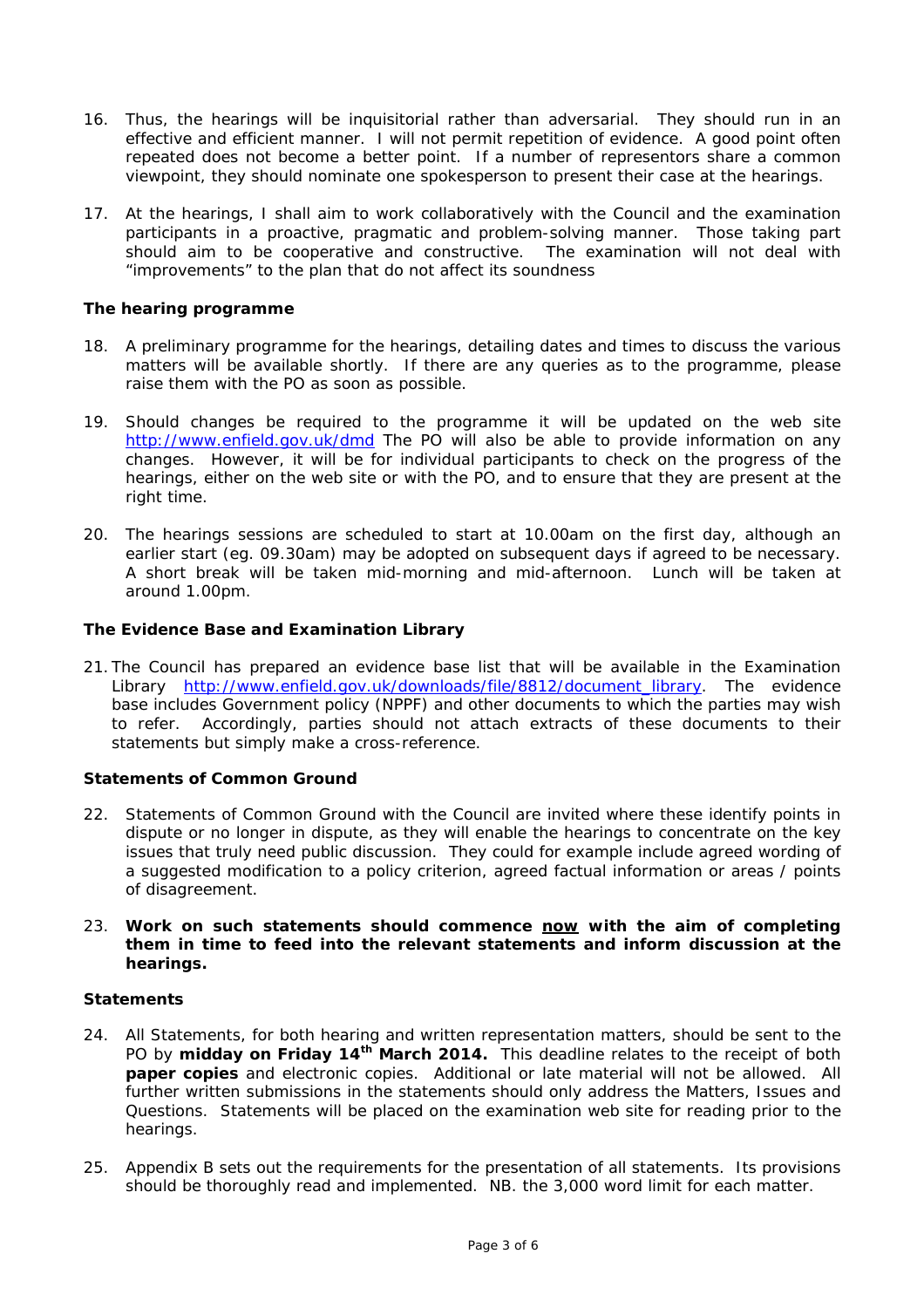- 26. The further written statement should focus on :
	- What part of the Plan is unsound.
	- Which soundness criterion it fails.
	- Why it fails (point to the key parts of your original or further representations).
	- How the Plan can be made sound.
	- The precise change and/or wording that you are seeking.

From the Council, I seek answers to all the questions.

#### **Reporting and post-hearings**

- 27. After the close of the hearings, assuming the Plan can be found sound, I shall prepare a report for the Council with my conclusions and details of any main modifications, which the Council has requested and I am able to make to secure a sound plan. It will be for the Council to determine whether any additional minor modifications are needed eg. to correct typographical errors or alter paragraph numbering. I shall announce the expected date for completion of my report at the last hearing session. The report will deal with broad issues rather than individual representations.
- 28. If there is a request from the Council for significant ie. main modifications, it will be necessary to ensure that appropriate public consultation takes place and, if necessary, additional sustainability appraisal is undertaken.

#### **Schedules of Main and Additional changes**

29. If any main modifications are agreed and requested by the Council, these will be included in a Schedule of Proposed Main Modifications which will be placed on the examination web page. This will be updated as required and respondents should monitor this in case they wish to comment upon such changes.

#### **Site visits**

30. Where necessary, I shall visit relevant sites and areas referred to in the plan and/or representations before, during or after the hearings. If any participant feels that a site visit is essential they should advise the PO. I will normally carry out site visits alone unless I need to go on private land in which case the owner's representative and a council officer should accompany me.

#### **Finally**

- 31. I emphasise:
	- I shall have equal regard to views put orally or in writing;
	- the need for succinctness, respecting the letter and spirit of the 3,000 word limit on any necessary further submissions with short appendices, as set out in Appendix B;
	- you must meet the target date for the Statements; and
	- your statement should focus on my Matters, Issues and Questions and the soundness criteria.

Jill Kingaby (Inspector) February 2014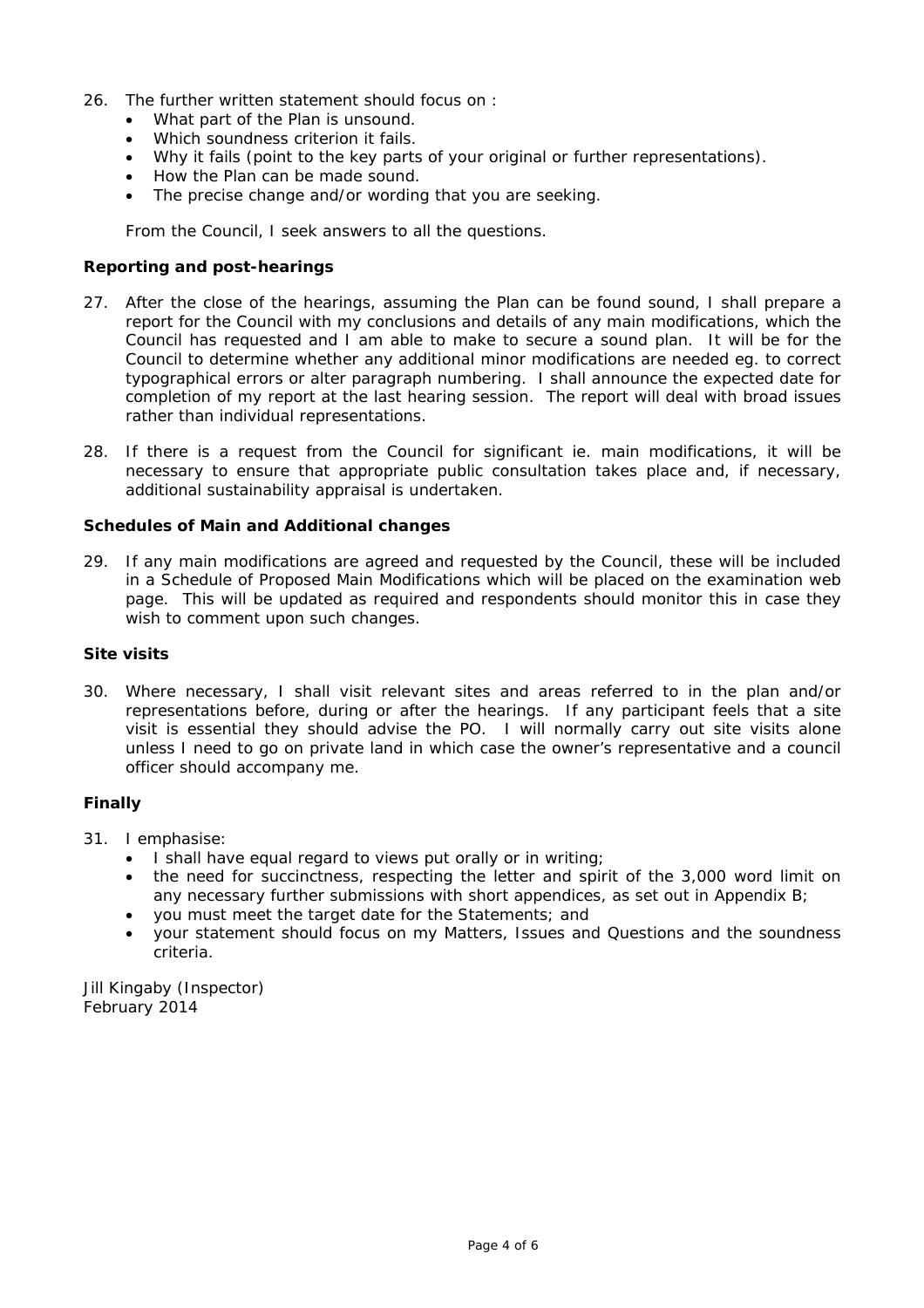# **Appendix A - Relevant legislation and guidance**

# A. **Legislation**

These documents can be searched for and found on: http://www.legislation.gov.uk/

- Planning and Compulsory Purchase Act 2004 (as amended)
- The Town and Country Planning (Local Planning) (England) Regulations 2012, *(which replace the Local Development Regulations, 2004, as amended, from April 2012)*.
- The Localism Act 2011

#### B. **Government Policy and Guidance**

These can be found by using the search facility on: http://www.communities.gov.uk/

National Planning Policy Framework (NPPF)

http://www.pas.gov.uk/pas/core/page.do?pageId=51391

#### C. **Guidance from the Planning Inspectorate**

- Examining Local Plans: Procedural Practice [The Planning Inspectorate, December 2013 (3rd Edition)]
- Examining Development Plan Documents: Learning from Experience [The Planning Inspectorate, September 2009]

See: http://www.planningportal.gov.uk/planning/planningsystem/localplans *Again, please be aware that these guidance notes are in need of some updating*.

#### D. **Examination and Evidence Base Documents**

The examination web site can be found at:

http://www.enfield.gov.uk/dmd

http://www.enfield.gov.uk/info/1000000456/local\_plan\_planning\_policy/1896/development\_ma nagement\_document\_dmd/4